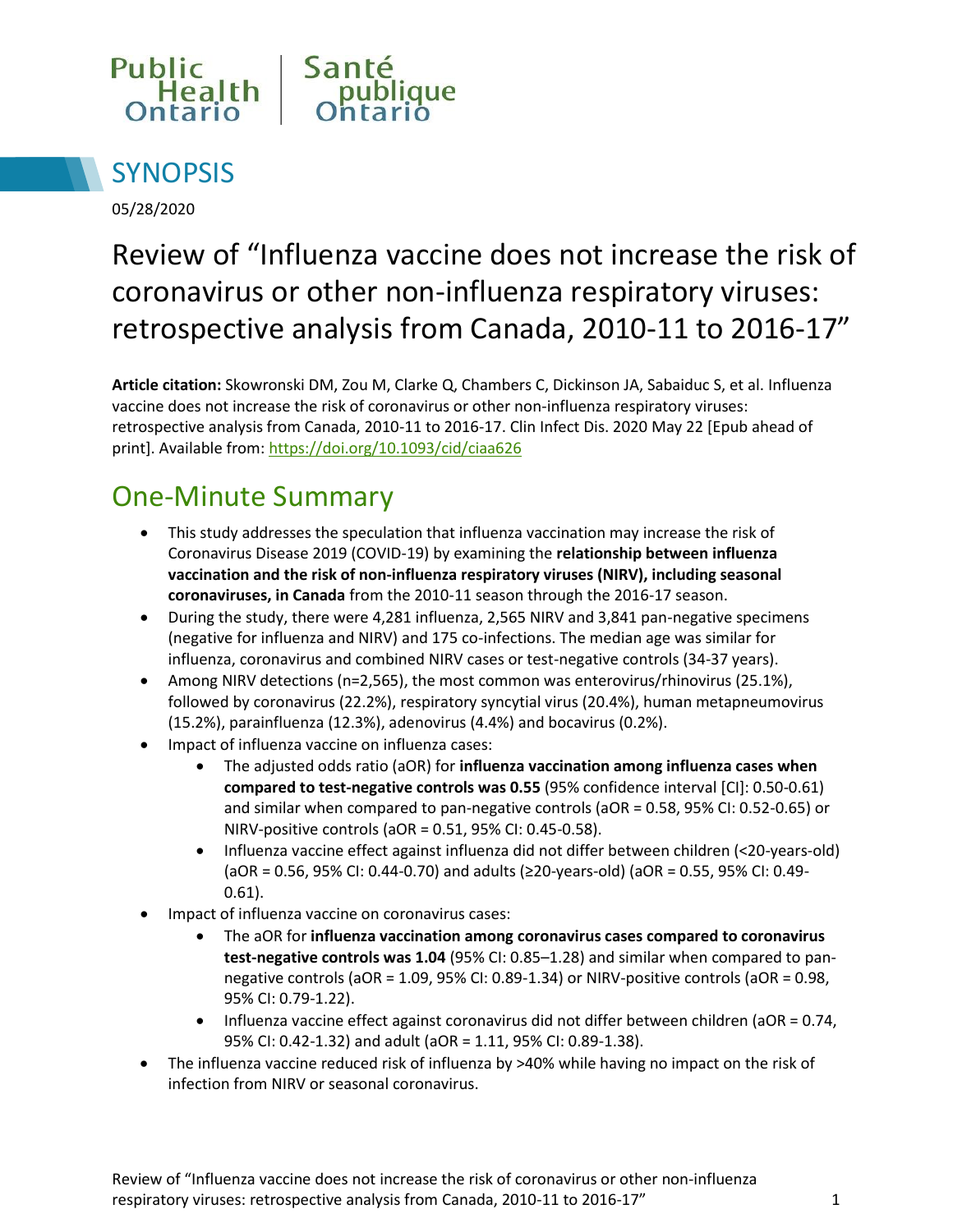## Additional Information

- The authors used datasets from the Canadian Sentinel Practitioner Surveillance Network (SPSN) to assess the association between influenza vaccine and NIRV risk, using a test-negative design (TND) analysis.
- Study participants included: 1) patients tested for influenza and NIRV; 2) patients from Alberta, British Columbia, Ontario or Quebec; 3) specimens collected from November through April; 4) patients ≥ 1 year old; and 5) patients who presented within 7 days of influenza like illness (i.e., fever and cough plus ≥1 of arthralgia, myalgia, prostration or sore throat) symptom onset.
- Among coronavirus detections (n=570), the most common was OC43 (40.4%), followed by NL63 (19.6%), 229E (15.4%), 229E/NL63 combined targets (14.2%), HKU1 (9.3%) and coronavirus coinfections (1.1%).
- The authors note that "valid TND estimates require that etiologies against which [the] vaccine is effective are specifically excluded from the test-negative control group and this applies also when exploring vaccine effects on non-vaccine target pathogens". Additionally, they highlight the implications of this methodological issue for further examination of influenza vaccine effects against COVID-19.
- This conclusion and additional analyses performed in this study, refute the findings by Wolff [\(2020\)](https://doi.org/10.1016/j.vaccine.2019.10.005) that indicated influenza vaccination increases the risk of seasonal coronavirus. The authors emphasize that addressing such speculation is important to maintain influenza vaccine coverage through the ongoing COVID-19 pandemic.

#### PHO Reviewer's Comments

• None

#### **Citation**

Ontario Agency for Health Protection and Promotion (Public Health Ontario). Review of "Influenza vaccine does not increase the risk of coronavirus or other non-influenza respiratory viruses: retrospective analysis from Canada, 2010-11 to 2016-17". Toronto, ON: Queen's Printer for Ontario; 2020.

## Disclaimer

This document was developed by Public Health Ontario (PHO). PHO provides scientific and technical advice to Ontario's government, public health organizations and health care providers. PHO's work is guided by the current best available evidence at the time of publication.

The application and use of this document is the responsibility of the user. PHO assumes no liability resulting from any such application or use.

This document may be reproduced without permission for non-commercial purposes only and provided that appropriate credit is given to PHO. No changes and/or modifications may be made to this document without express written permission from PHO.